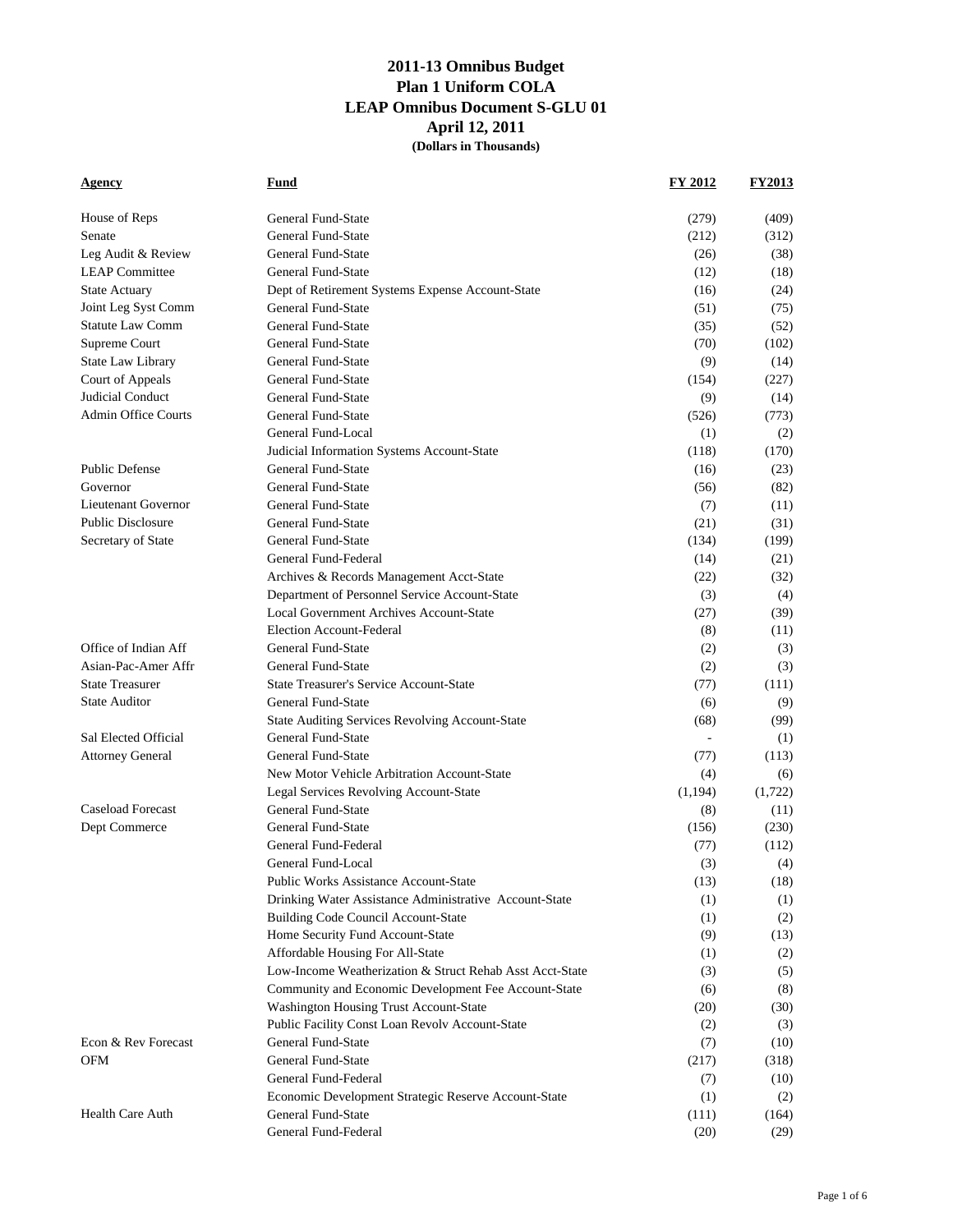| Agency                      | Fund                                                   | FY 2012 | FY2013   |
|-----------------------------|--------------------------------------------------------|---------|----------|
|                             | St Health Care Authority Admin Acct-State              | (125)   | (181)    |
|                             | Medical Aid Account-State                              | (1)     | (1)      |
| <b>Admin Hearings</b>       | Administrative Hearings Revolving Account-State        | (154)   | (222)    |
| Dept of Personnel           | Department of Personnel Service Account-State          | (111)   | (161)    |
| <b>State Lottery Comm</b>   | Lottery Administrative Account-State                   | (125)   | (180)    |
| Hispanic Affairs            | General Fund-State                                     | (2)     | (3)      |
| African-Amer Affrs          | General Fund-State                                     | (2)     | (3)      |
| Human Rights Comm           | General Fund-State                                     | (16)    | (24)     |
|                             | General Fund-Federal                                   | (14)    | (20)     |
| <b>Retirement Systems</b>   | Dept of Retirement Systems Expense Account-State       | (208)   | (302)    |
| <b>Investment Board</b>     | State Investment Board Expense Account-State           | (124)   | (179)    |
| Revenue                     | General Fund-State                                     | (922)   | (1, 364) |
|                             | <b>Timber Tax Distribution Account-State</b>           | (26)    | (38)     |
|                             | Waste Reduction/Recycling/Litter Control-State         | (1)     | (1)      |
|                             | <b>State Toxics Control Account-State</b>              | (1)     | (1)      |
| Tax Appeals Board           | General Fund-State                                     | (12)    | (17)     |
| Minority & Women Bus        | <b>OMWBE Enterprises Account-State</b>                 | (18)    | (25)     |
| Dept General Admin          | General Fund-State                                     | (1)     | (2)      |
|                             | General Fund-Federal                                   | (1)     | (2)      |
|                             | General Administration Services Account-State          | (116)   | (168)    |
| Dept Info Services          | General Fund-State                                     | (2)     | (3)      |
|                             | Data Processing Revolving Account-State                | (20)    | (29)     |
| <b>Insurance Commission</b> | General Fund-Federal                                   | (3)     | (5)      |
|                             | Insurance Commissioner's Regulatory Account-State      | (224)   | (324)    |
| <b>Bd of Accountancy</b>    | Certified Public Accountants' Account-State            | (9)     | (13)     |
| Horse Racing Comm           | Horse Racing Commission Operating Account-State        | (12)    | (17)     |
| <b>Indust Insur Appeals</b> | <b>Accident Account-State</b>                          | (80)    | (116)    |
|                             | Medical Aid Account-State                              | (80)    | (116)    |
| Liquor Control Board        | Liquor Revolving Account-State                         | (744)   | (1,078)  |
| Utilities/Transport         | General Fund-Local                                     | (8)     | (12)     |
|                             | Public Service Revolving Account-State                 | (131)   | (189)    |
|                             | Pipeline Safety Account-State                          | (9)     | (13)     |
|                             | Pipeline Safety Account-Federal                        | (6)     | (9)      |
| <b>Bd Volun Firefighter</b> | Vol Firefighters' & Reserve Officers' Admin Acct-State | (4)     | (5)      |
| <b>State Patrol</b>         | General Fund-State                                     | (303)   | (448)    |
|                             | Death Investigations Account-State                     | (25)    | (36)     |
|                             | County Criminal Justice Assistance Account-State       | (13)    | (19)     |
|                             | Municipal Criminal Justice Assistance Account-State    | (6)     | (9)      |
|                             | Fire Service Training Account-State                    | (9)     | (13)     |
|                             | <b>State Toxics Control Account-State</b>              |         | (1)      |
|                             | <b>Fingerprint Identification Account-State</b>        | (28)    | (41)     |
| Criminal Justice Trn        | General Fund-State                                     | (31)    | (45)     |
| Dept Labor & Indust         | General Fund-State                                     | (100)   | (148)    |
|                             | Asbestos Account-State                                 | (5)     | (7)      |
|                             | <b>Electrical License Account-State</b>                | (163)   | (235)    |
|                             | Worker & Community Right-to-Know Account-State         | (8)     | (11)     |
|                             | <b>Public Works Administration Account-State</b>       | (20)    | (30)     |
|                             | Manufactured Home Installation Training Account-State  | (1)     | (2)      |
|                             | <b>Accident Account-State</b>                          | (1,041) | (1,505)  |
|                             | Medical Aid Account-State                              | (979)   | (1, 416) |
|                             | Plumbing Certificate Account-State                     | (8)     | (11)     |
|                             | Pressure Systems Safety Account-State                  | (18)    | (26)     |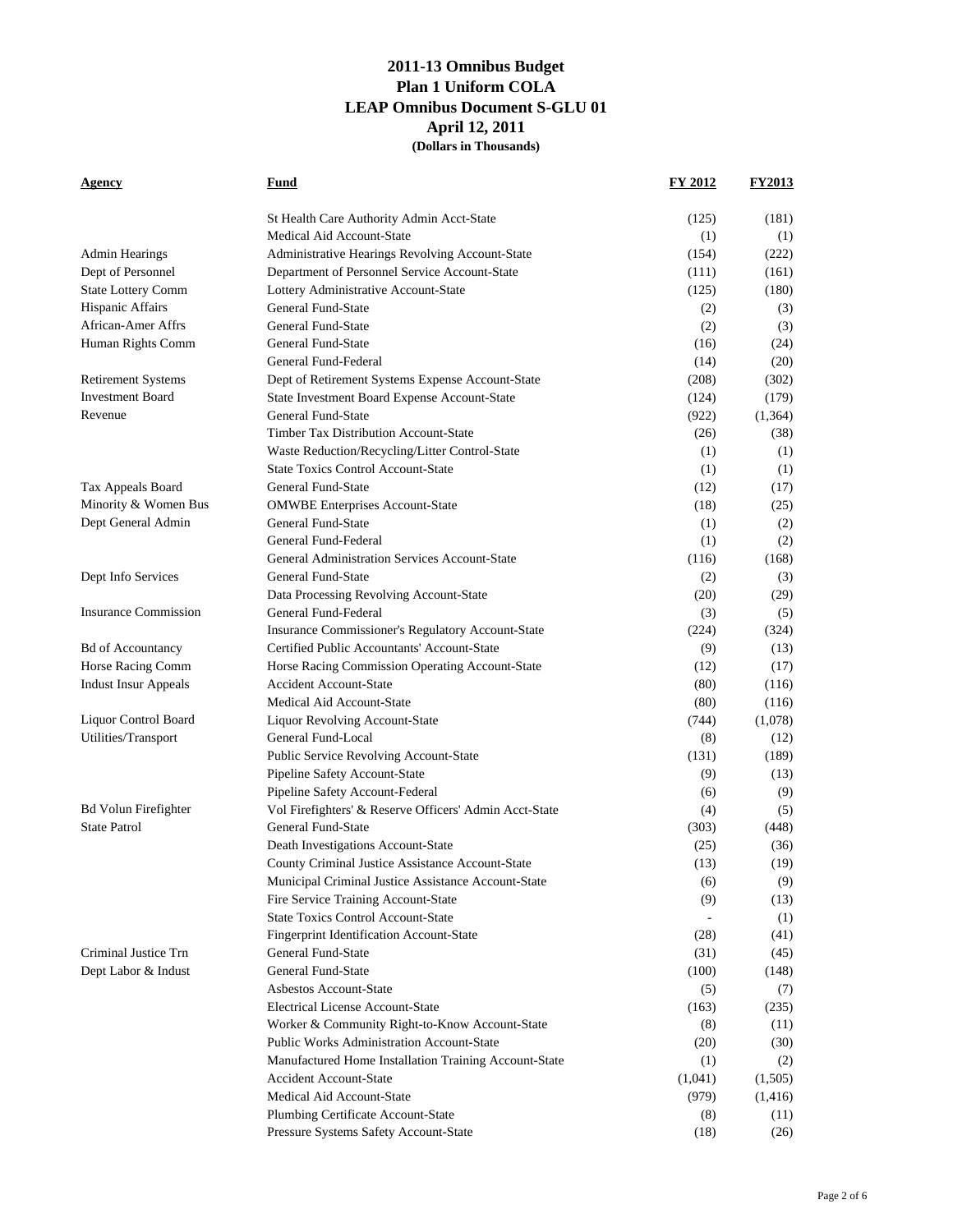| Licensing<br>General Fund-State<br>(9)<br>(14)<br><b>Architects' License Account-State</b><br>(3)<br>(5)<br>Professional Engineers' Account-State<br>(12)<br>(18)<br><b>Real Estate Commission Account-State</b><br>(43)<br>(62)<br>Master License Account-State<br>(56)<br>(82)<br>Uniform Commercial Code Account-State<br>(11)<br>(16)<br>Real Estate Appraiser Commission Account-State<br>(7)<br>(12)<br>Business & Professions Account-State<br>(103)<br>(71)<br>General Fund-State<br><b>Military Dept</b><br>(91)<br>(134)<br>General Fund-Federal<br>(150)<br>(218)<br>Enhanced 911 Account-State<br>(10)<br>(14)<br>Disaster Response Account-State<br>(13)<br>(19)<br>Worker & Community Right-to-Know Account-State<br>(2)<br>(3)<br>General Fund-State<br>Ind Sentence Review<br>(13)<br>(19)<br>Public Empl Relation<br>General Fund-State<br>(23)<br>(33)<br>Department of Personnel Service Account-State<br>(15)<br>(21)<br>Higher Education Personnel Services Account-State<br>(1)<br>(2)<br>Social & Health Svcs<br>General Fund-State<br>(9,578)<br>(14, 183)<br>General Fund-Federal<br>(4,265)<br>(6,186)<br>General Fund-Local<br>(11)<br>(16)<br>Emergency Medical Services & Trauma Care Sys Trust-State<br>(1)<br>(1)<br>Criminal Justice Treatment Account-State<br>(2)<br>(2)<br>Problem Gambling Account-State<br>(1)<br>(2)<br>Traumatic Brain Injury Account-State<br>(1)<br>(1)<br>Juvenile Accountability Incentive Account-Federal<br>(1)<br>(1)<br>Telecomm Devices for Hearing & Speech Impaired-State<br>(2)<br>(1)<br>General Fund-State<br>Dept of Health<br>(297)<br>(438)<br>General Fund-Federal<br>(517)<br>(750)<br>General Fund-Local<br>(226)<br>(327)<br>Hospital Data Collection Account-State<br>(1)<br>(1)<br><b>Health Professions Account-State</b><br>(499)<br>(340)<br>Aquatic Lands Enhancement Account-State<br>(1)<br>(1)<br>Emergency Medical Services & Trauma Care Sys Trust-State<br>(4)<br>(5)<br>Safe Drinking Water Account-State<br>(11)<br>(16)<br>Drinking Water Assistance Account-Federal<br>(60)<br>(87)<br>Waterworks Operator Certification-State<br>(4)<br>(6)<br><b>State Toxics Control Account-State</b><br>(28)<br>(20)<br>Medical Test Site Licensure Account-State<br>(11)<br>(7)<br>Public Health Supplemental Account-Local<br>(1)<br>(1)<br><b>Accident Account-State</b><br>(3)<br>(4)<br>Medical Aid Account-State<br>(1)<br>(2)<br>Tobacco Prevention and Control Account-State<br>(14)<br>(21)<br>Veterans' Affairs<br>General Fund-State<br>(55)<br>(81)<br>General Fund-Federal<br>(352)<br>(242)<br>General Fund-Local<br>(165)<br>(240)<br>Veterans' Innovations Program Account-State<br>(1)<br>(2)<br>Veteran Estate Management Account-Local<br>(4)<br>(6)<br>Corrections<br>General Fund-State<br>(6,256)<br>(9,247)<br>Sycs for the Blind<br>General Fund-State<br>(11)<br>(17)<br>General Fund-Federal<br>(53)<br>(76)<br>Sentencing Guideline<br>General Fund-State<br>(8)<br>(11) | <u>Agency</u> | Fund | FY 2012 | <b>FY2013</b> |
|--------------------------------------------------------------------------------------------------------------------------------------------------------------------------------------------------------------------------------------------------------------------------------------------------------------------------------------------------------------------------------------------------------------------------------------------------------------------------------------------------------------------------------------------------------------------------------------------------------------------------------------------------------------------------------------------------------------------------------------------------------------------------------------------------------------------------------------------------------------------------------------------------------------------------------------------------------------------------------------------------------------------------------------------------------------------------------------------------------------------------------------------------------------------------------------------------------------------------------------------------------------------------------------------------------------------------------------------------------------------------------------------------------------------------------------------------------------------------------------------------------------------------------------------------------------------------------------------------------------------------------------------------------------------------------------------------------------------------------------------------------------------------------------------------------------------------------------------------------------------------------------------------------------------------------------------------------------------------------------------------------------------------------------------------------------------------------------------------------------------------------------------------------------------------------------------------------------------------------------------------------------------------------------------------------------------------------------------------------------------------------------------------------------------------------------------------------------------------------------------------------------------------------------------------------------------------------------------------------------------------------------------------------------------------------------------------------------------------------------------------------------------------------------------------------------------------------------------------------------------------------------------------------------------------------------------------------------------------------------|---------------|------|---------|---------------|
|                                                                                                                                                                                                                                                                                                                                                                                                                                                                                                                                                                                                                                                                                                                                                                                                                                                                                                                                                                                                                                                                                                                                                                                                                                                                                                                                                                                                                                                                                                                                                                                                                                                                                                                                                                                                                                                                                                                                                                                                                                                                                                                                                                                                                                                                                                                                                                                                                                                                                                                                                                                                                                                                                                                                                                                                                                                                                                                                                                                      |               |      |         |               |
|                                                                                                                                                                                                                                                                                                                                                                                                                                                                                                                                                                                                                                                                                                                                                                                                                                                                                                                                                                                                                                                                                                                                                                                                                                                                                                                                                                                                                                                                                                                                                                                                                                                                                                                                                                                                                                                                                                                                                                                                                                                                                                                                                                                                                                                                                                                                                                                                                                                                                                                                                                                                                                                                                                                                                                                                                                                                                                                                                                                      |               |      |         |               |
|                                                                                                                                                                                                                                                                                                                                                                                                                                                                                                                                                                                                                                                                                                                                                                                                                                                                                                                                                                                                                                                                                                                                                                                                                                                                                                                                                                                                                                                                                                                                                                                                                                                                                                                                                                                                                                                                                                                                                                                                                                                                                                                                                                                                                                                                                                                                                                                                                                                                                                                                                                                                                                                                                                                                                                                                                                                                                                                                                                                      |               |      |         |               |
|                                                                                                                                                                                                                                                                                                                                                                                                                                                                                                                                                                                                                                                                                                                                                                                                                                                                                                                                                                                                                                                                                                                                                                                                                                                                                                                                                                                                                                                                                                                                                                                                                                                                                                                                                                                                                                                                                                                                                                                                                                                                                                                                                                                                                                                                                                                                                                                                                                                                                                                                                                                                                                                                                                                                                                                                                                                                                                                                                                                      |               |      |         |               |
|                                                                                                                                                                                                                                                                                                                                                                                                                                                                                                                                                                                                                                                                                                                                                                                                                                                                                                                                                                                                                                                                                                                                                                                                                                                                                                                                                                                                                                                                                                                                                                                                                                                                                                                                                                                                                                                                                                                                                                                                                                                                                                                                                                                                                                                                                                                                                                                                                                                                                                                                                                                                                                                                                                                                                                                                                                                                                                                                                                                      |               |      |         |               |
|                                                                                                                                                                                                                                                                                                                                                                                                                                                                                                                                                                                                                                                                                                                                                                                                                                                                                                                                                                                                                                                                                                                                                                                                                                                                                                                                                                                                                                                                                                                                                                                                                                                                                                                                                                                                                                                                                                                                                                                                                                                                                                                                                                                                                                                                                                                                                                                                                                                                                                                                                                                                                                                                                                                                                                                                                                                                                                                                                                                      |               |      |         |               |
|                                                                                                                                                                                                                                                                                                                                                                                                                                                                                                                                                                                                                                                                                                                                                                                                                                                                                                                                                                                                                                                                                                                                                                                                                                                                                                                                                                                                                                                                                                                                                                                                                                                                                                                                                                                                                                                                                                                                                                                                                                                                                                                                                                                                                                                                                                                                                                                                                                                                                                                                                                                                                                                                                                                                                                                                                                                                                                                                                                                      |               |      |         |               |
|                                                                                                                                                                                                                                                                                                                                                                                                                                                                                                                                                                                                                                                                                                                                                                                                                                                                                                                                                                                                                                                                                                                                                                                                                                                                                                                                                                                                                                                                                                                                                                                                                                                                                                                                                                                                                                                                                                                                                                                                                                                                                                                                                                                                                                                                                                                                                                                                                                                                                                                                                                                                                                                                                                                                                                                                                                                                                                                                                                                      |               |      |         |               |
|                                                                                                                                                                                                                                                                                                                                                                                                                                                                                                                                                                                                                                                                                                                                                                                                                                                                                                                                                                                                                                                                                                                                                                                                                                                                                                                                                                                                                                                                                                                                                                                                                                                                                                                                                                                                                                                                                                                                                                                                                                                                                                                                                                                                                                                                                                                                                                                                                                                                                                                                                                                                                                                                                                                                                                                                                                                                                                                                                                                      |               |      |         |               |
|                                                                                                                                                                                                                                                                                                                                                                                                                                                                                                                                                                                                                                                                                                                                                                                                                                                                                                                                                                                                                                                                                                                                                                                                                                                                                                                                                                                                                                                                                                                                                                                                                                                                                                                                                                                                                                                                                                                                                                                                                                                                                                                                                                                                                                                                                                                                                                                                                                                                                                                                                                                                                                                                                                                                                                                                                                                                                                                                                                                      |               |      |         |               |
|                                                                                                                                                                                                                                                                                                                                                                                                                                                                                                                                                                                                                                                                                                                                                                                                                                                                                                                                                                                                                                                                                                                                                                                                                                                                                                                                                                                                                                                                                                                                                                                                                                                                                                                                                                                                                                                                                                                                                                                                                                                                                                                                                                                                                                                                                                                                                                                                                                                                                                                                                                                                                                                                                                                                                                                                                                                                                                                                                                                      |               |      |         |               |
|                                                                                                                                                                                                                                                                                                                                                                                                                                                                                                                                                                                                                                                                                                                                                                                                                                                                                                                                                                                                                                                                                                                                                                                                                                                                                                                                                                                                                                                                                                                                                                                                                                                                                                                                                                                                                                                                                                                                                                                                                                                                                                                                                                                                                                                                                                                                                                                                                                                                                                                                                                                                                                                                                                                                                                                                                                                                                                                                                                                      |               |      |         |               |
|                                                                                                                                                                                                                                                                                                                                                                                                                                                                                                                                                                                                                                                                                                                                                                                                                                                                                                                                                                                                                                                                                                                                                                                                                                                                                                                                                                                                                                                                                                                                                                                                                                                                                                                                                                                                                                                                                                                                                                                                                                                                                                                                                                                                                                                                                                                                                                                                                                                                                                                                                                                                                                                                                                                                                                                                                                                                                                                                                                                      |               |      |         |               |
|                                                                                                                                                                                                                                                                                                                                                                                                                                                                                                                                                                                                                                                                                                                                                                                                                                                                                                                                                                                                                                                                                                                                                                                                                                                                                                                                                                                                                                                                                                                                                                                                                                                                                                                                                                                                                                                                                                                                                                                                                                                                                                                                                                                                                                                                                                                                                                                                                                                                                                                                                                                                                                                                                                                                                                                                                                                                                                                                                                                      |               |      |         |               |
|                                                                                                                                                                                                                                                                                                                                                                                                                                                                                                                                                                                                                                                                                                                                                                                                                                                                                                                                                                                                                                                                                                                                                                                                                                                                                                                                                                                                                                                                                                                                                                                                                                                                                                                                                                                                                                                                                                                                                                                                                                                                                                                                                                                                                                                                                                                                                                                                                                                                                                                                                                                                                                                                                                                                                                                                                                                                                                                                                                                      |               |      |         |               |
|                                                                                                                                                                                                                                                                                                                                                                                                                                                                                                                                                                                                                                                                                                                                                                                                                                                                                                                                                                                                                                                                                                                                                                                                                                                                                                                                                                                                                                                                                                                                                                                                                                                                                                                                                                                                                                                                                                                                                                                                                                                                                                                                                                                                                                                                                                                                                                                                                                                                                                                                                                                                                                                                                                                                                                                                                                                                                                                                                                                      |               |      |         |               |
|                                                                                                                                                                                                                                                                                                                                                                                                                                                                                                                                                                                                                                                                                                                                                                                                                                                                                                                                                                                                                                                                                                                                                                                                                                                                                                                                                                                                                                                                                                                                                                                                                                                                                                                                                                                                                                                                                                                                                                                                                                                                                                                                                                                                                                                                                                                                                                                                                                                                                                                                                                                                                                                                                                                                                                                                                                                                                                                                                                                      |               |      |         |               |
|                                                                                                                                                                                                                                                                                                                                                                                                                                                                                                                                                                                                                                                                                                                                                                                                                                                                                                                                                                                                                                                                                                                                                                                                                                                                                                                                                                                                                                                                                                                                                                                                                                                                                                                                                                                                                                                                                                                                                                                                                                                                                                                                                                                                                                                                                                                                                                                                                                                                                                                                                                                                                                                                                                                                                                                                                                                                                                                                                                                      |               |      |         |               |
|                                                                                                                                                                                                                                                                                                                                                                                                                                                                                                                                                                                                                                                                                                                                                                                                                                                                                                                                                                                                                                                                                                                                                                                                                                                                                                                                                                                                                                                                                                                                                                                                                                                                                                                                                                                                                                                                                                                                                                                                                                                                                                                                                                                                                                                                                                                                                                                                                                                                                                                                                                                                                                                                                                                                                                                                                                                                                                                                                                                      |               |      |         |               |
|                                                                                                                                                                                                                                                                                                                                                                                                                                                                                                                                                                                                                                                                                                                                                                                                                                                                                                                                                                                                                                                                                                                                                                                                                                                                                                                                                                                                                                                                                                                                                                                                                                                                                                                                                                                                                                                                                                                                                                                                                                                                                                                                                                                                                                                                                                                                                                                                                                                                                                                                                                                                                                                                                                                                                                                                                                                                                                                                                                                      |               |      |         |               |
|                                                                                                                                                                                                                                                                                                                                                                                                                                                                                                                                                                                                                                                                                                                                                                                                                                                                                                                                                                                                                                                                                                                                                                                                                                                                                                                                                                                                                                                                                                                                                                                                                                                                                                                                                                                                                                                                                                                                                                                                                                                                                                                                                                                                                                                                                                                                                                                                                                                                                                                                                                                                                                                                                                                                                                                                                                                                                                                                                                                      |               |      |         |               |
|                                                                                                                                                                                                                                                                                                                                                                                                                                                                                                                                                                                                                                                                                                                                                                                                                                                                                                                                                                                                                                                                                                                                                                                                                                                                                                                                                                                                                                                                                                                                                                                                                                                                                                                                                                                                                                                                                                                                                                                                                                                                                                                                                                                                                                                                                                                                                                                                                                                                                                                                                                                                                                                                                                                                                                                                                                                                                                                                                                                      |               |      |         |               |
|                                                                                                                                                                                                                                                                                                                                                                                                                                                                                                                                                                                                                                                                                                                                                                                                                                                                                                                                                                                                                                                                                                                                                                                                                                                                                                                                                                                                                                                                                                                                                                                                                                                                                                                                                                                                                                                                                                                                                                                                                                                                                                                                                                                                                                                                                                                                                                                                                                                                                                                                                                                                                                                                                                                                                                                                                                                                                                                                                                                      |               |      |         |               |
|                                                                                                                                                                                                                                                                                                                                                                                                                                                                                                                                                                                                                                                                                                                                                                                                                                                                                                                                                                                                                                                                                                                                                                                                                                                                                                                                                                                                                                                                                                                                                                                                                                                                                                                                                                                                                                                                                                                                                                                                                                                                                                                                                                                                                                                                                                                                                                                                                                                                                                                                                                                                                                                                                                                                                                                                                                                                                                                                                                                      |               |      |         |               |
|                                                                                                                                                                                                                                                                                                                                                                                                                                                                                                                                                                                                                                                                                                                                                                                                                                                                                                                                                                                                                                                                                                                                                                                                                                                                                                                                                                                                                                                                                                                                                                                                                                                                                                                                                                                                                                                                                                                                                                                                                                                                                                                                                                                                                                                                                                                                                                                                                                                                                                                                                                                                                                                                                                                                                                                                                                                                                                                                                                                      |               |      |         |               |
|                                                                                                                                                                                                                                                                                                                                                                                                                                                                                                                                                                                                                                                                                                                                                                                                                                                                                                                                                                                                                                                                                                                                                                                                                                                                                                                                                                                                                                                                                                                                                                                                                                                                                                                                                                                                                                                                                                                                                                                                                                                                                                                                                                                                                                                                                                                                                                                                                                                                                                                                                                                                                                                                                                                                                                                                                                                                                                                                                                                      |               |      |         |               |
|                                                                                                                                                                                                                                                                                                                                                                                                                                                                                                                                                                                                                                                                                                                                                                                                                                                                                                                                                                                                                                                                                                                                                                                                                                                                                                                                                                                                                                                                                                                                                                                                                                                                                                                                                                                                                                                                                                                                                                                                                                                                                                                                                                                                                                                                                                                                                                                                                                                                                                                                                                                                                                                                                                                                                                                                                                                                                                                                                                                      |               |      |         |               |
|                                                                                                                                                                                                                                                                                                                                                                                                                                                                                                                                                                                                                                                                                                                                                                                                                                                                                                                                                                                                                                                                                                                                                                                                                                                                                                                                                                                                                                                                                                                                                                                                                                                                                                                                                                                                                                                                                                                                                                                                                                                                                                                                                                                                                                                                                                                                                                                                                                                                                                                                                                                                                                                                                                                                                                                                                                                                                                                                                                                      |               |      |         |               |
|                                                                                                                                                                                                                                                                                                                                                                                                                                                                                                                                                                                                                                                                                                                                                                                                                                                                                                                                                                                                                                                                                                                                                                                                                                                                                                                                                                                                                                                                                                                                                                                                                                                                                                                                                                                                                                                                                                                                                                                                                                                                                                                                                                                                                                                                                                                                                                                                                                                                                                                                                                                                                                                                                                                                                                                                                                                                                                                                                                                      |               |      |         |               |
|                                                                                                                                                                                                                                                                                                                                                                                                                                                                                                                                                                                                                                                                                                                                                                                                                                                                                                                                                                                                                                                                                                                                                                                                                                                                                                                                                                                                                                                                                                                                                                                                                                                                                                                                                                                                                                                                                                                                                                                                                                                                                                                                                                                                                                                                                                                                                                                                                                                                                                                                                                                                                                                                                                                                                                                                                                                                                                                                                                                      |               |      |         |               |
|                                                                                                                                                                                                                                                                                                                                                                                                                                                                                                                                                                                                                                                                                                                                                                                                                                                                                                                                                                                                                                                                                                                                                                                                                                                                                                                                                                                                                                                                                                                                                                                                                                                                                                                                                                                                                                                                                                                                                                                                                                                                                                                                                                                                                                                                                                                                                                                                                                                                                                                                                                                                                                                                                                                                                                                                                                                                                                                                                                                      |               |      |         |               |
|                                                                                                                                                                                                                                                                                                                                                                                                                                                                                                                                                                                                                                                                                                                                                                                                                                                                                                                                                                                                                                                                                                                                                                                                                                                                                                                                                                                                                                                                                                                                                                                                                                                                                                                                                                                                                                                                                                                                                                                                                                                                                                                                                                                                                                                                                                                                                                                                                                                                                                                                                                                                                                                                                                                                                                                                                                                                                                                                                                                      |               |      |         |               |
|                                                                                                                                                                                                                                                                                                                                                                                                                                                                                                                                                                                                                                                                                                                                                                                                                                                                                                                                                                                                                                                                                                                                                                                                                                                                                                                                                                                                                                                                                                                                                                                                                                                                                                                                                                                                                                                                                                                                                                                                                                                                                                                                                                                                                                                                                                                                                                                                                                                                                                                                                                                                                                                                                                                                                                                                                                                                                                                                                                                      |               |      |         |               |
|                                                                                                                                                                                                                                                                                                                                                                                                                                                                                                                                                                                                                                                                                                                                                                                                                                                                                                                                                                                                                                                                                                                                                                                                                                                                                                                                                                                                                                                                                                                                                                                                                                                                                                                                                                                                                                                                                                                                                                                                                                                                                                                                                                                                                                                                                                                                                                                                                                                                                                                                                                                                                                                                                                                                                                                                                                                                                                                                                                                      |               |      |         |               |
|                                                                                                                                                                                                                                                                                                                                                                                                                                                                                                                                                                                                                                                                                                                                                                                                                                                                                                                                                                                                                                                                                                                                                                                                                                                                                                                                                                                                                                                                                                                                                                                                                                                                                                                                                                                                                                                                                                                                                                                                                                                                                                                                                                                                                                                                                                                                                                                                                                                                                                                                                                                                                                                                                                                                                                                                                                                                                                                                                                                      |               |      |         |               |
|                                                                                                                                                                                                                                                                                                                                                                                                                                                                                                                                                                                                                                                                                                                                                                                                                                                                                                                                                                                                                                                                                                                                                                                                                                                                                                                                                                                                                                                                                                                                                                                                                                                                                                                                                                                                                                                                                                                                                                                                                                                                                                                                                                                                                                                                                                                                                                                                                                                                                                                                                                                                                                                                                                                                                                                                                                                                                                                                                                                      |               |      |         |               |
|                                                                                                                                                                                                                                                                                                                                                                                                                                                                                                                                                                                                                                                                                                                                                                                                                                                                                                                                                                                                                                                                                                                                                                                                                                                                                                                                                                                                                                                                                                                                                                                                                                                                                                                                                                                                                                                                                                                                                                                                                                                                                                                                                                                                                                                                                                                                                                                                                                                                                                                                                                                                                                                                                                                                                                                                                                                                                                                                                                                      |               |      |         |               |
|                                                                                                                                                                                                                                                                                                                                                                                                                                                                                                                                                                                                                                                                                                                                                                                                                                                                                                                                                                                                                                                                                                                                                                                                                                                                                                                                                                                                                                                                                                                                                                                                                                                                                                                                                                                                                                                                                                                                                                                                                                                                                                                                                                                                                                                                                                                                                                                                                                                                                                                                                                                                                                                                                                                                                                                                                                                                                                                                                                                      |               |      |         |               |
|                                                                                                                                                                                                                                                                                                                                                                                                                                                                                                                                                                                                                                                                                                                                                                                                                                                                                                                                                                                                                                                                                                                                                                                                                                                                                                                                                                                                                                                                                                                                                                                                                                                                                                                                                                                                                                                                                                                                                                                                                                                                                                                                                                                                                                                                                                                                                                                                                                                                                                                                                                                                                                                                                                                                                                                                                                                                                                                                                                                      |               |      |         |               |
|                                                                                                                                                                                                                                                                                                                                                                                                                                                                                                                                                                                                                                                                                                                                                                                                                                                                                                                                                                                                                                                                                                                                                                                                                                                                                                                                                                                                                                                                                                                                                                                                                                                                                                                                                                                                                                                                                                                                                                                                                                                                                                                                                                                                                                                                                                                                                                                                                                                                                                                                                                                                                                                                                                                                                                                                                                                                                                                                                                                      |               |      |         |               |
|                                                                                                                                                                                                                                                                                                                                                                                                                                                                                                                                                                                                                                                                                                                                                                                                                                                                                                                                                                                                                                                                                                                                                                                                                                                                                                                                                                                                                                                                                                                                                                                                                                                                                                                                                                                                                                                                                                                                                                                                                                                                                                                                                                                                                                                                                                                                                                                                                                                                                                                                                                                                                                                                                                                                                                                                                                                                                                                                                                                      |               |      |         |               |
|                                                                                                                                                                                                                                                                                                                                                                                                                                                                                                                                                                                                                                                                                                                                                                                                                                                                                                                                                                                                                                                                                                                                                                                                                                                                                                                                                                                                                                                                                                                                                                                                                                                                                                                                                                                                                                                                                                                                                                                                                                                                                                                                                                                                                                                                                                                                                                                                                                                                                                                                                                                                                                                                                                                                                                                                                                                                                                                                                                                      |               |      |         |               |
|                                                                                                                                                                                                                                                                                                                                                                                                                                                                                                                                                                                                                                                                                                                                                                                                                                                                                                                                                                                                                                                                                                                                                                                                                                                                                                                                                                                                                                                                                                                                                                                                                                                                                                                                                                                                                                                                                                                                                                                                                                                                                                                                                                                                                                                                                                                                                                                                                                                                                                                                                                                                                                                                                                                                                                                                                                                                                                                                                                                      |               |      |         |               |
|                                                                                                                                                                                                                                                                                                                                                                                                                                                                                                                                                                                                                                                                                                                                                                                                                                                                                                                                                                                                                                                                                                                                                                                                                                                                                                                                                                                                                                                                                                                                                                                                                                                                                                                                                                                                                                                                                                                                                                                                                                                                                                                                                                                                                                                                                                                                                                                                                                                                                                                                                                                                                                                                                                                                                                                                                                                                                                                                                                                      |               |      |         |               |
|                                                                                                                                                                                                                                                                                                                                                                                                                                                                                                                                                                                                                                                                                                                                                                                                                                                                                                                                                                                                                                                                                                                                                                                                                                                                                                                                                                                                                                                                                                                                                                                                                                                                                                                                                                                                                                                                                                                                                                                                                                                                                                                                                                                                                                                                                                                                                                                                                                                                                                                                                                                                                                                                                                                                                                                                                                                                                                                                                                                      |               |      |         |               |
|                                                                                                                                                                                                                                                                                                                                                                                                                                                                                                                                                                                                                                                                                                                                                                                                                                                                                                                                                                                                                                                                                                                                                                                                                                                                                                                                                                                                                                                                                                                                                                                                                                                                                                                                                                                                                                                                                                                                                                                                                                                                                                                                                                                                                                                                                                                                                                                                                                                                                                                                                                                                                                                                                                                                                                                                                                                                                                                                                                                      |               |      |         |               |
|                                                                                                                                                                                                                                                                                                                                                                                                                                                                                                                                                                                                                                                                                                                                                                                                                                                                                                                                                                                                                                                                                                                                                                                                                                                                                                                                                                                                                                                                                                                                                                                                                                                                                                                                                                                                                                                                                                                                                                                                                                                                                                                                                                                                                                                                                                                                                                                                                                                                                                                                                                                                                                                                                                                                                                                                                                                                                                                                                                                      |               |      |         |               |
|                                                                                                                                                                                                                                                                                                                                                                                                                                                                                                                                                                                                                                                                                                                                                                                                                                                                                                                                                                                                                                                                                                                                                                                                                                                                                                                                                                                                                                                                                                                                                                                                                                                                                                                                                                                                                                                                                                                                                                                                                                                                                                                                                                                                                                                                                                                                                                                                                                                                                                                                                                                                                                                                                                                                                                                                                                                                                                                                                                                      |               |      |         |               |
|                                                                                                                                                                                                                                                                                                                                                                                                                                                                                                                                                                                                                                                                                                                                                                                                                                                                                                                                                                                                                                                                                                                                                                                                                                                                                                                                                                                                                                                                                                                                                                                                                                                                                                                                                                                                                                                                                                                                                                                                                                                                                                                                                                                                                                                                                                                                                                                                                                                                                                                                                                                                                                                                                                                                                                                                                                                                                                                                                                                      |               |      |         |               |
|                                                                                                                                                                                                                                                                                                                                                                                                                                                                                                                                                                                                                                                                                                                                                                                                                                                                                                                                                                                                                                                                                                                                                                                                                                                                                                                                                                                                                                                                                                                                                                                                                                                                                                                                                                                                                                                                                                                                                                                                                                                                                                                                                                                                                                                                                                                                                                                                                                                                                                                                                                                                                                                                                                                                                                                                                                                                                                                                                                                      |               |      |         |               |
|                                                                                                                                                                                                                                                                                                                                                                                                                                                                                                                                                                                                                                                                                                                                                                                                                                                                                                                                                                                                                                                                                                                                                                                                                                                                                                                                                                                                                                                                                                                                                                                                                                                                                                                                                                                                                                                                                                                                                                                                                                                                                                                                                                                                                                                                                                                                                                                                                                                                                                                                                                                                                                                                                                                                                                                                                                                                                                                                                                                      |               |      |         |               |
| <b>HEC Board</b><br>General Fund-State<br>(43)<br>(63)                                                                                                                                                                                                                                                                                                                                                                                                                                                                                                                                                                                                                                                                                                                                                                                                                                                                                                                                                                                                                                                                                                                                                                                                                                                                                                                                                                                                                                                                                                                                                                                                                                                                                                                                                                                                                                                                                                                                                                                                                                                                                                                                                                                                                                                                                                                                                                                                                                                                                                                                                                                                                                                                                                                                                                                                                                                                                                                               |               |      |         |               |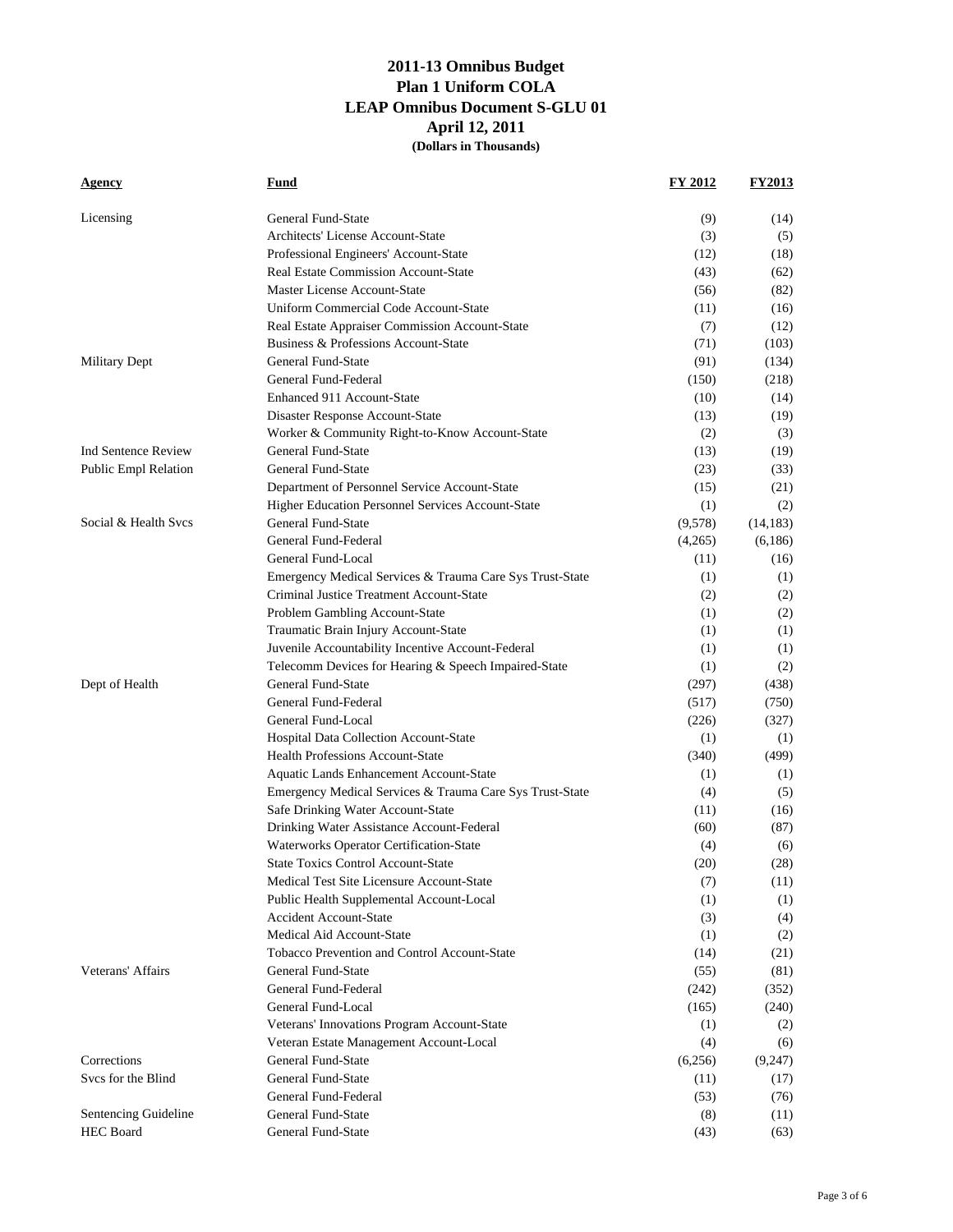| Agency                    | Fund                                               | FY 2012 | <b>FY2013</b> |
|---------------------------|----------------------------------------------------|---------|---------------|
|                           | General Fund-Federal                               | (9)     | (13)          |
|                           | <b>Education Legacy Trust Account-State</b>        | (1)     | (2)           |
| <b>Public Schools</b>     | General Fund-State                                 | (55)    | (81)          |
|                           | General Fund-Federal                               | (134)   | (193)         |
|                           | <b>Education Legacy Trust Account-State</b>        | (6)     | (8)           |
| School for the Blind      | General Fund-State                                 | (85)    | (117)         |
|                           | General Fund-Local                                 | (18)    | (23)          |
| Child Deaf Hrng Loss      | General Fund-State                                 | (108)   | (148)         |
| Workforce Trng/Ed Bd      | General Fund-State                                 | (13)    | (19)          |
|                           | General Fund-Federal                               | (7)     | (10)          |
| Arch/Historic Preser      | General Fund-State                                 | (10)    | (15)          |
|                           | General Fund-Federal                               | (6)     | (8)           |
| Dept Early Learning       | General Fund-State                                 | (42)    | (61)          |
|                           | General Fund-Federal                               | (149)   | (216)         |
| U W                       | General Fund-State                                 | (1,004) | (1,499)       |
|                           | <b>Accident Account-State</b>                      | (5)     | (7)           |
|                           | Medical Aid Account-State                          | (4)     | (5)           |
| W S U                     | General Fund-State                                 | (768)   | (1,133)       |
| E W U                     | General Fund-State                                 | (235)   | (347)         |
| C W U                     | General Fund-State                                 | (303)   | (446)         |
| TESC                      | General Fund-State                                 | (165)   | (242)         |
| SIRTI                     | General Fund-State                                 | (15)    | (22)          |
| W W U                     | General Fund-State                                 | (300)   | (441)         |
| <b>Arts Commission</b>    | General Fund-State                                 | (10)    | (15)          |
|                           | General Fund-Local                                 | (1)     | (1)           |
| <b>Historical Society</b> | General Fund-State                                 | (24)    | (36)          |
| East WA St Hist           | General Fund-State                                 | (16)    | (24)          |
| Columbia River Gorge      | General Fund-State                                 | (4)     | (5)           |
|                           | General Fund-Local                                 | (4)     | (5)           |
| Dept of Ecology           | General Fund-State                                 | (393)   | (581)         |
|                           | General Fund-Federal                               | (241)   | (348)         |
|                           | General Fund-Local                                 | (17)    | (25)          |
|                           | <b>Reclamation Account-State</b>                   | (14)    | (20)          |
|                           | Flood Control Assistance Account-State             | (7)     | (11)          |
|                           | Waste Reduction/Recycling/Litter Control-State     | (37)    | (53)          |
|                           | St/Loc Impr Rev Acct Water Supply Facilities-State | (2)     | (3)           |
|                           | Freshwater Aquatic Algae Control Account-State     | $\sim$  | (1)           |
|                           | Site Closure Account-State                         | (4)     | (5)           |
|                           | Wood Stove Education & Enforcement Account-State   | (1)     | (1)           |
|                           | Worker & Community Right-to-Know Account-State     | (9)     | (12)          |
|                           | <b>State Toxics Control Account-State</b>          | (396)   | (573)         |
|                           | <b>State Toxics Control Account-Local</b>          | (2)     | (3)           |
|                           | <b>Local Toxics Control Account-State</b>          | (29)    | (43)          |
|                           | Water Quality Permit Account-State                 | (161)   | (232)         |
|                           | Underground Storage Tank Account-State             | (18)    | (26)          |
|                           | <b>Biosolids Permit Account-State</b>              | (8)     | (12)          |
|                           | Hazardous Waste Assistance Account-State           | (29)    | (41)          |
|                           | Air Pollution Control Account-State                | (5)     | (7)           |
|                           | Oil Spill Prevention Account-State                 | (47)    | (68)          |
|                           | Air Operating Permit Account-State                 | (13)    | (19)          |
|                           | Freshwater Aquatic Weeds Account-State             | (2)     | (2)           |
|                           | Water Pollution Control Revolving Account-State    | (3)     | (4)           |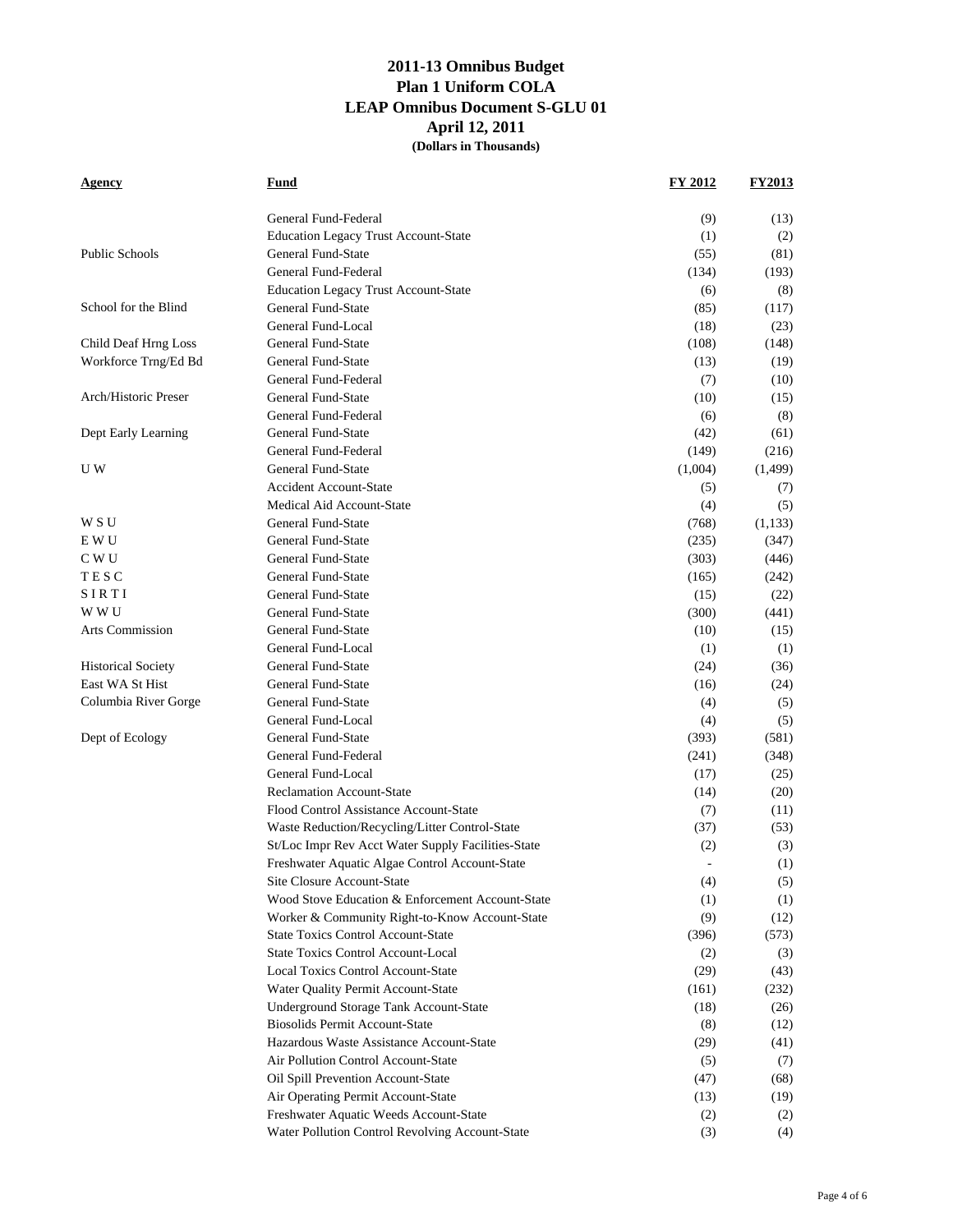| <b>Agency</b>              | Fund                                                   | FY 2012                  | <b>FY2013</b> |
|----------------------------|--------------------------------------------------------|--------------------------|---------------|
|                            | Water Pollution Control Revolving Account-Federal      | (10)                     | (15)          |
| Pollution Liab Insur       | Pollution Liab Insurance Prog Trust Account-State      | (3)                      | (4)           |
| Parks & Rec Comm           | General Fund-State                                     | (399)                    | (590)         |
|                            | General Fund-Federal                                   | (11)                     | (16)          |
|                            | Winter Recreation Program Account-State                | (1)                      | (2)           |
|                            | Off Road Vehicle Account-State                         | (1)                      | (2)           |
|                            | Snowmobile Account-State                               | (3)                      | (4)           |
|                            | Parks Renewal and Stewardship Account-State            | (78)                     | (114)         |
| Rec & Conservation         | General Fund-State                                     | (8)                      | (11)          |
|                            | General Fund-Federal                                   | (7)                      | (11)          |
|                            | <b>Recreation Resources Account-State</b>              | (32)                     | (47)          |
| Env & Land Use Hrg         | General Fund-State                                     | (22)                     | (32)          |
| <b>Conservation Comm</b>   | General Fund-State                                     | (19)                     | (27)          |
| Fish & Wildlife            | General Fund-State                                     | (297)                    | (438)         |
|                            | General Fund-Federal                                   | (273)                    | (395)         |
|                            | General Fund-Local                                     | (146)                    | (211)         |
|                            | Aquatic Lands Enhancement Account-State                | (19)                     | (28)          |
|                            | Recreational Fisheries Enhancement-State               | (9)                      | (12)          |
|                            | Warm Water Game Fish Account-State                     | (12)                     | (17)          |
|                            | Aquatic Invasive Species Prevention Account-State      | (3)                      | (5)           |
|                            | Wildlife Account-State                                 | (273)                    | (394)         |
|                            | Special Wildlife Account-State                         | (2)                      | (3)           |
|                            | Special Wildlife Account-Federal                       |                          | (1)           |
|                            | Wildlife Rehabilitation Account-State                  | ÷                        | (1)           |
|                            | Oil Spill Prevention Account-State                     | (5)                      | (7)           |
|                            | <b>Oyster Reserve Land Account-State</b>               | (1)                      | (1)           |
| <b>Puget Sound Partner</b> | General Fund-State                                     | (17)                     | (25)          |
|                            | General Fund-Federal                                   | (8)                      | (11)          |
|                            | Aquatic Lands Enhancement Account-State                | (1)                      | (1)           |
|                            | <b>State Toxics Control Account-State</b>              | (11)                     | (16)          |
| <b>DNR</b>                 | General Fund-State                                     | (245)                    | (362)         |
|                            | General Fund-Federal                                   | (39)                     | (58)          |
|                            | General Fund-Local                                     | (1)                      | (2)           |
|                            | Forest Development Account-State                       | (212)                    | (306)         |
|                            | Off Road Vehicle Account-State                         | (19)                     | (27)          |
|                            | Surveys and Maps Account-State                         | (8)                      | (12)          |
|                            | Aquatic Lands Enhancement Account-State                | (31)                     | (44)          |
|                            | Resource Management Cost Account-State                 | (333)                    | (482)         |
|                            | Surface Mining Reclamation Account-State               | (11)                     | (15)          |
|                            | Forest and Fish Support Account-State                  | (1)                      | (1)           |
|                            | Aquatic Land Dredged Material Disposal Site Acct-State | (1)                      | (1)           |
|                            | NOVA Program Account-State                             | (5)                      | (7)           |
|                            | Derelict Vessel Removal Account-State                  | (1)                      | (1)           |
|                            | Agricultural College Trust Management Account-State    | (9)                      | (13)          |
| Agriculture                | General Fund-State                                     | (90)                     | (132)         |
|                            | General Fund-Federal                                   | (46)                     | (68)          |
|                            | Aquatic Lands Enhancement Account-State                | (4)                      | (6)           |
|                            | <b>State Toxics Control Account-State</b>              | (12)                     | (18)          |
|                            | Water Quality Permit Account-State                     | $\overline{\phantom{a}}$ | (1)           |
| <b>Employment Security</b> | General Fund-Federal                                   | (286)                    | (414)         |
|                            | General Fund-Local                                     | (88)                     | (128)         |
|                            | Unemployment Compensation Admin Account-Federal        | (1,560)                  | (2,272)       |